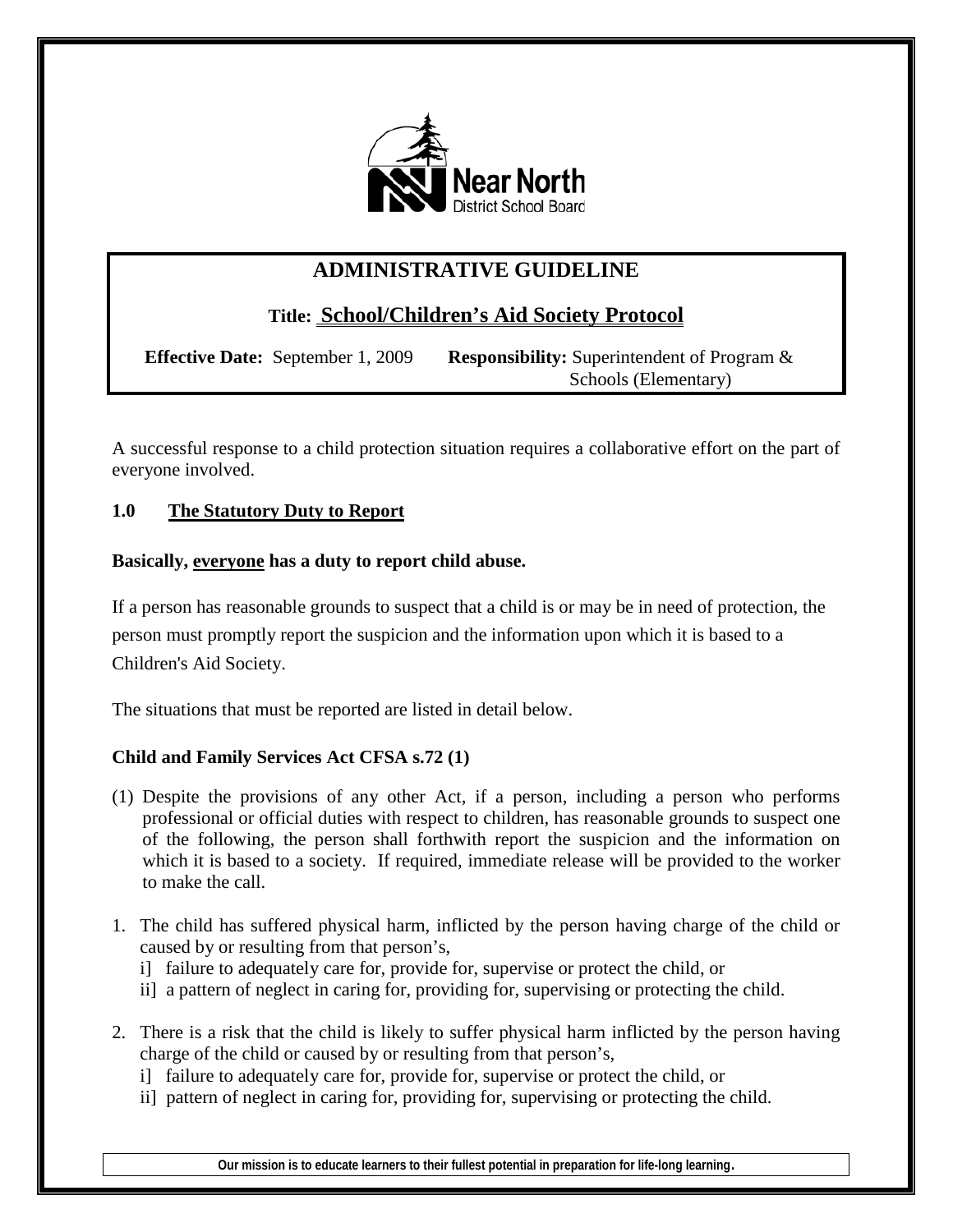- 3. The child has been sexually molested or sexually exploited, by the person having charge of the child or by another person where the person having charge of the child knows or should know of the possibility of sexual exploitation and fails to protect the child.
- 4. There is a risk that the child is likely to be sexually molested or sexually exploited as described in paragraph 3.
- 5. The child requires medical treatment to cure, prevent or alleviate physical harm or suffering and the child's parent or the person having charge of the child does not provide, or refuses or is unavailable or unable to consent to, the treatment.
- 6. The child has suffered emotional harm, demonstrated by serious,
	- i] anxiety,
	- ii] depression,
	- iii] withdrawal,
	- iv] self-destructive or aggressive behaviour, or
	- v] delayed development,

 and there are reasonable grounds to believe that the emotional harm suffered by the child results from the actions, failure to act or pattern of neglect on the part of the child's parent or the person having charge of the child.

- 7. The child has suffered emotional harm of the kind described in subparagraph i, ii, iii, iv, or v of paragraph 6 and the child's parent or the person having charge of the child does not provide, or refuses or is unavailable or unable to consent to, services or treatment to remedy or alleviate the harm.
- 8. There is risk that the child is likely to suffer emotional harm of the kind described in subparagraph i, ii, iii, iv or v of paragraph 6 resulting from the actions, failure to act or pattern of neglect on the part of the child's parent or the person having charge of the child.
- 9. There is risk that the child is likely to suffer emotional harm of the kind described in subparagraph i, ii, iii, iv or v of paragraph 6 and that the child's parent or the person having charge of the child does not provide, or refuses or is unavailable or unable to consent to, services or treatment to prevent the harm.
- 10. The child suffers from a mental, emotional or developmental condition that, if not remedied, could seriously impair the child's development and the child's parent or the person having charge of the child does not provide, or refuses or is unavailable or unable to consent to, treatment to remedy or alleviate the condition.
- 11. The child has been abandoned, the child's parent has died or is unavailable to exercise his or her custodial rights over the child and has not made adequate provision for the child's care and custody, or the child is in a residential placement and the parent refuses or is unable or unwilling to resume the child's care and custody.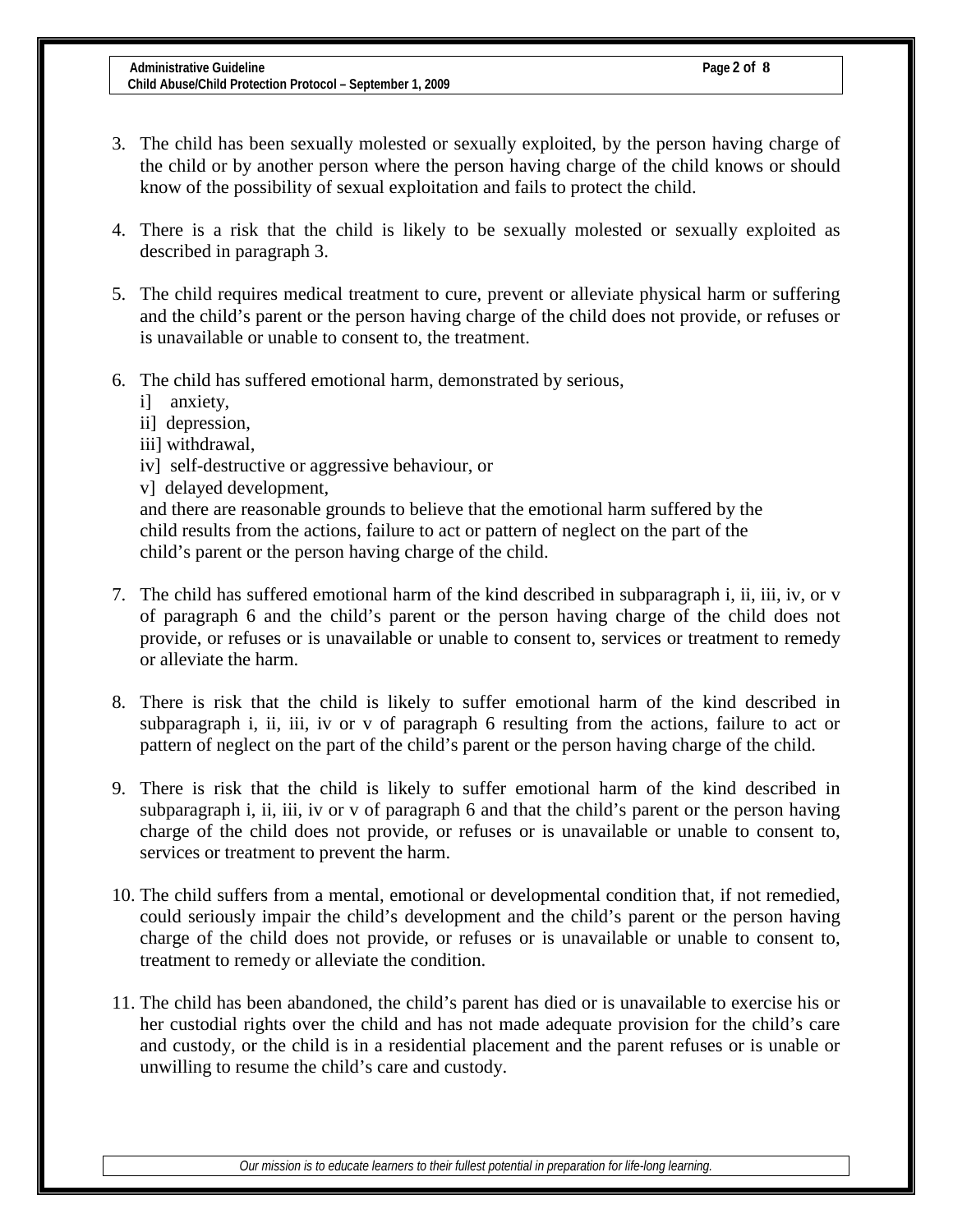- 12. The child is less than 12 years old and has killed or seriously injured another person or caused serious damage to another person's property, services or treatment are necessary to prevent a recurrence and the child's parent or the person having charge of the child does not provide, or refuses or is unavailable or unable to consent to, those services or treatment.
- 13. The child is less than 12 years old and has killed or seriously injured another person or caused serious damage to another person's property, with the encouragement of the person having charge of the child or because of that person's failure or inability to supervise the child adequately.

**Note**: When a student who is sixteen years or older discloses either a current or past abusive event, he/she should be advised, encouraged and aided in contacting appropriate agencies (for example, the police or a counseling agency). <sup>\*</sup>If the student is sixteen or over, and discloses that there are other children residing in the same home, a report should be made to the Children's Aid Society.

## **Ongoing duty to report - CFSA s.72 (2)**

The duty to report is an ongoing obligation. If a person has made a previous report about a child, and has additional reasonable grounds to suspect that a child is or may be in need of protection, that person must make a further report to a Children's Aid Society.

## **Persons must report directly - CFSA s.72 (3)**

The person who has the reasonable grounds to suspect that a child is or may be in need of protection must make the report directly to a Children's Aid Society. The person must not rely on anyone else to report on his or her behalf.

## **What are "reasonable grounds to suspect?"**

You do not need to be sure that a child is or may be in need of protection to make a report to a Children's Aid Society. "Reasonable grounds" are what an average person, given his or her training, background and experience, exercising normal and honest judgment, would suspect.

# **Special responsibilities of professionals and officials, and penalty for failure to report - CFSA s.72 (4), (6.2)**

Professional persons and officials have the same duty as any member of the public to report a suspicion that a child is in need of protection. The Act recognizes, however, that persons working closely with children have a special awareness of the signs of child abuse and neglect, and a particular responsibility to report their suspicions, and so makes it an offence to fail to report.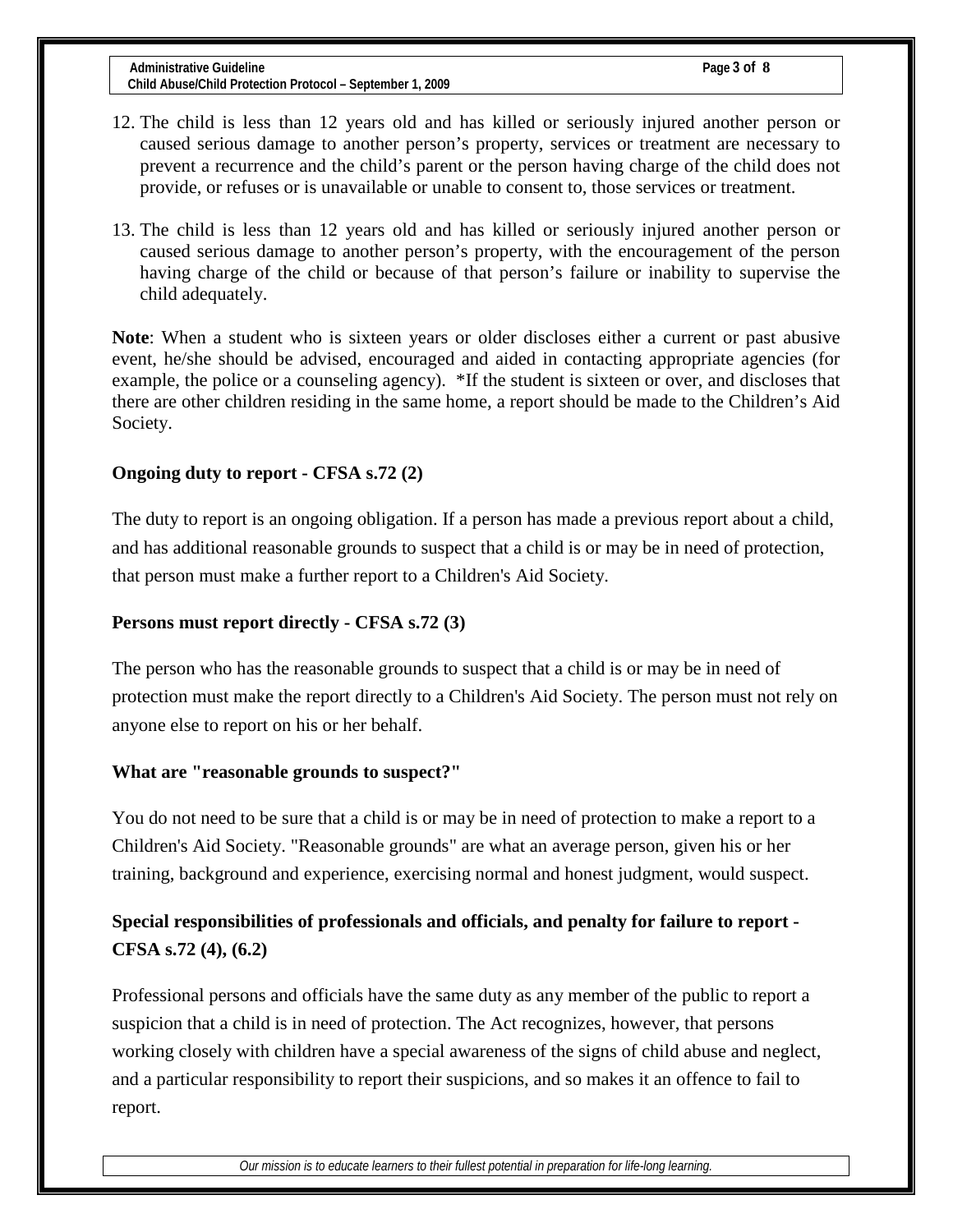**Any professional or official who fails to report a suspicion that a child is or may be in need of protection, where the information on which that suspicion is based was obtained in the course of his or her professional or official duties, is liable on conviction to a fine of up to \$1,000.** 

# **Professionals affected - CFSA s.72 (5)**

# **All Near North District School Board employees are deemed to have a professional obligation to report.**

**Note:** For teachers, it is also professional misconduct under the *Ontario College of Teachers Act* regulations to fail to comply with "...the member's duties under the Child and Family Services Act." (Regulation 437/97, section 1, paragraph 27)."

# **Professional confidentiality - CFSA s.72 (7), (8)**

The professional's duty to report overrides the provisions of any other provincial statute, specifically, those provisions that would otherwise prohibit disclosure by the professional or official. That is, the professional must report that a child is or may be in need of protection even when the information is supposed to be confidential or privileged.

# **Protection from liability - CFSA s. 72(7)**

If a civil action is brought against a person who made a report, that person will be protected unless he or she acted maliciously or without reasonable grounds for his or her suspicion.

# **What will the Children's Aid Society do?**

Children's Aid Society workers have the responsibility and the authority to investigate allegations and to provide services to protect children.

A Children's Aid Society worker may, as part of the investigation and plan to protect the child, involve the police and other community agencies.

# **2.0 Procedures for Near North District School Board Personnel**

# **2.1 Information to Provide**

In making the report, the following information should be provided:

- name of child(ren)
- birth dates of child(ren)
- address of child(ren)
- names and addresses of parents or caretakers (include fire route #, if known)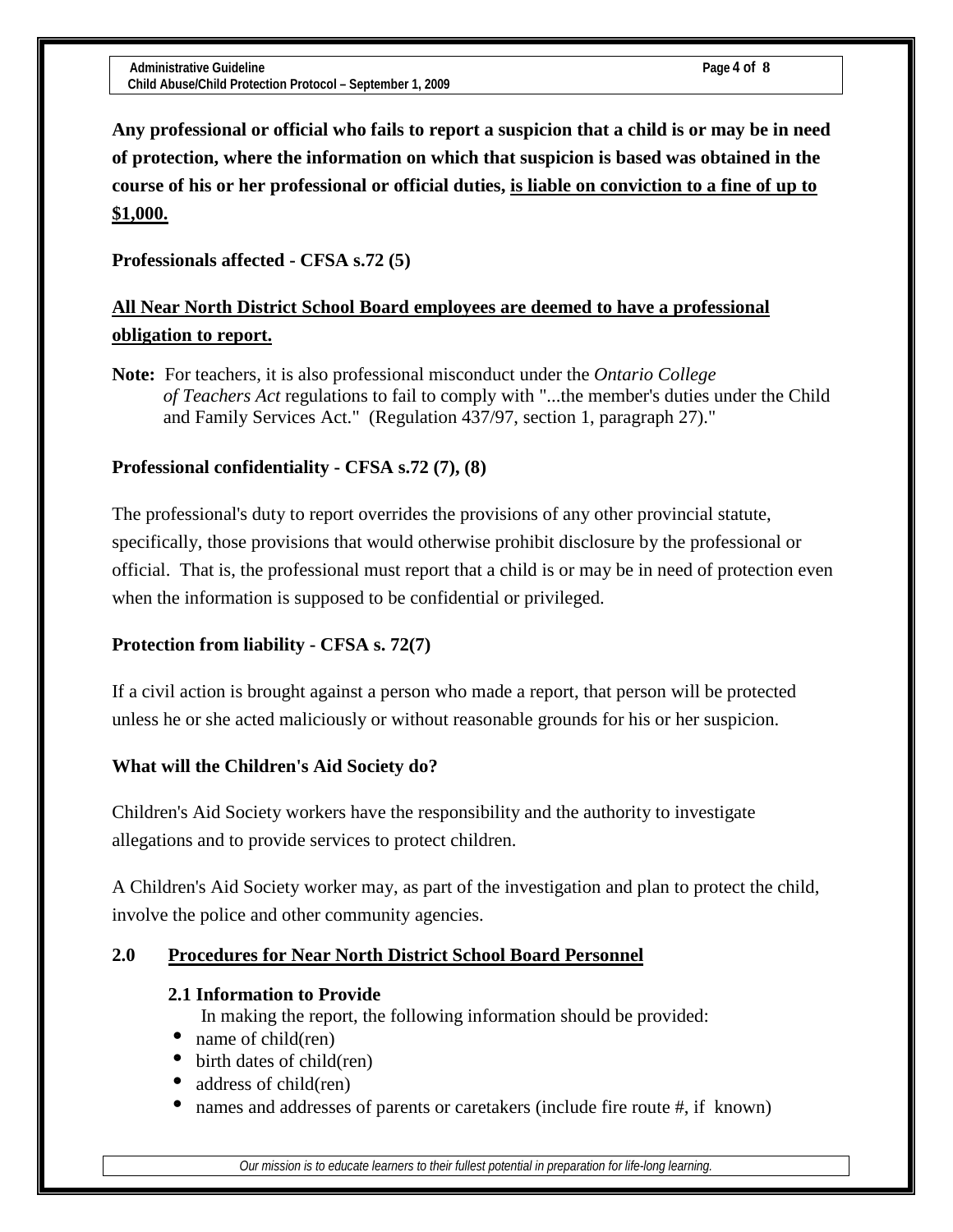- custodial status of child
- other children in family
- home phone
- nature and extent of concern
- any known or suspected history of domestic violence
- strengths of child and family
- request to the worker that the information be confidential. Anonymity, however, cannot be guaranteed if proceedings go to court.
- reinforce to the worker the duty to report that leads to this report
- any other information that might be helpful in establishing the reasons for the concern or the report.

## **Document all of the meetings, observations and discussions that have led up to the making of the report.**

## **2.3 Investigative Team**

Under the legislation, school personnel have a duty to report, not investigate. If the report involves alleged physical or sexual abuse, an intake worker is assigned and the appropriate police force is contacted as per the child abuse protocols between the C.A.S. and the police forces. Child protection reports are normally investigated by the investigative team between twelve hours and seven days, dependent on the circumstances.

### **2.4 Investigations on School Premises**

### **2.4.1 Child Abuse Reports**

 In child abuse situations, where the investigative team has determined the best interests of the child require that an interview take place without prior knowledge and in the absence of parents, the principal will permit an interview to take place without prior parental consent. The investigative team undertakes to inform the parents of the interview as soon as reasonably possible. The Principal or his/her designate or someone identified by the child as a support person can be present during the interview unless the investigative team determines that this is not in the best interest of the child. This will be discussed by the investigative team and the Principal prior to the interview.

 When a child is apprehended by CAS and/or when CAS asks the principal to detain the child, then it becomes the responsibility of the CAS to notify the parents at the earliest possible time and in the most direct manner possible.

 If the school is being asked to detain the child beyond regular school hours, the CAS will provide written notification to the school. If a parent objects, or the student refuses to be detained, the school will allow the student to leave and will not become involved in any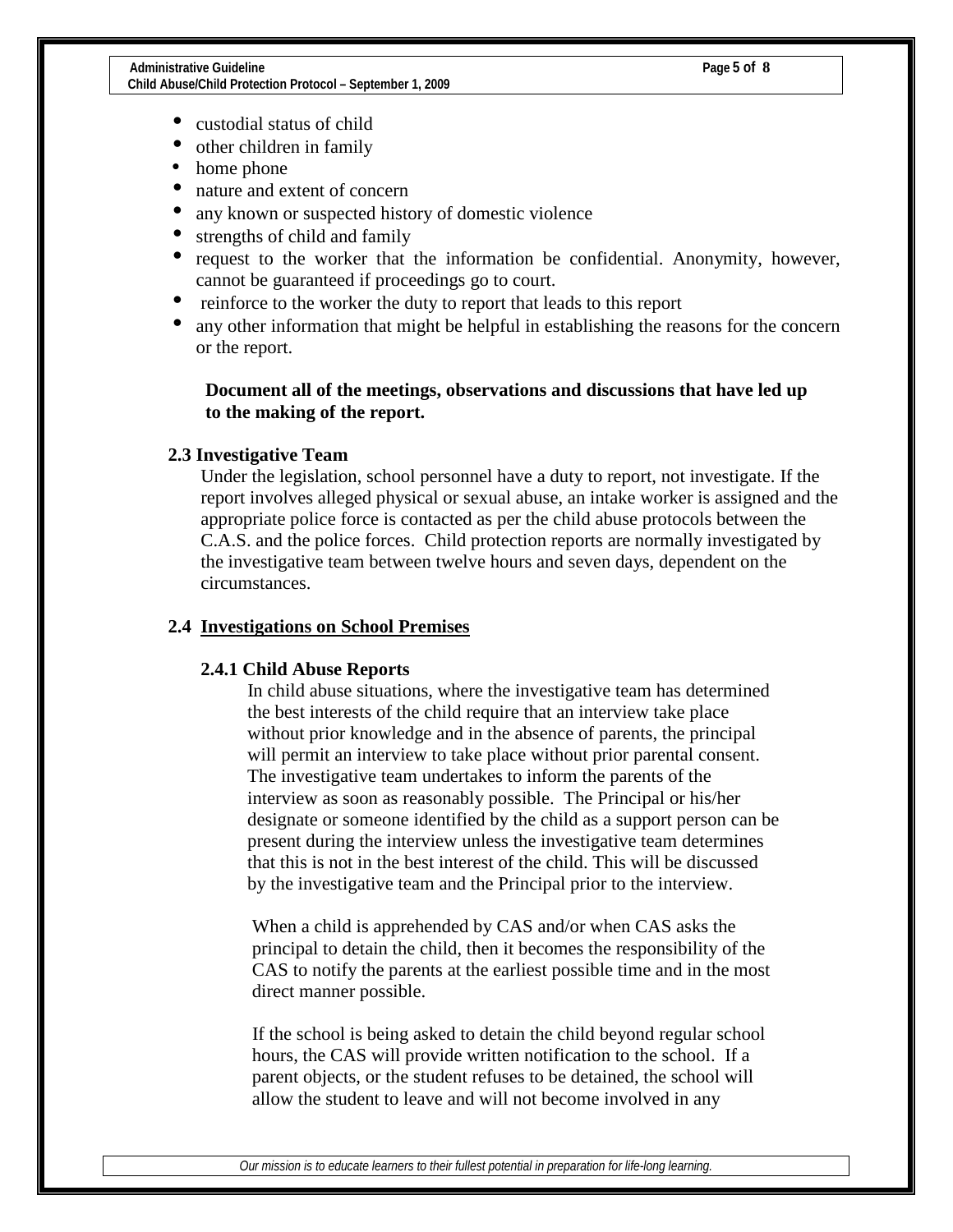physical confrontation to prevent the child from leaving.

### **2.4.2 Other Reports**

 In situations where the school personnel are reporting a child in need of protection for other reasons, interviews should not take place on school premises unless:

a) the C.A.S. contacts the parent and obtains written or verbal consent,

- b) the parent is present,
- c) it is determined by the C.A.S. worker with cooperation of the Principal that circumstances dictate that the child should be interviewed at the school without consent or
- d) the child is twelve years of age or older, and requests to speak to a C.A.S. worker prior to his/her parents being informed.

In the latter two situations, the C.A.S. worker will undertake to inform the parents of the interview as soon as is reasonably possible.

## **2.4.3 Notification**

When the C.A.S. or the investigative team plans to interview a child at school, the Principal or his/her designate should be advised of the proposed time and date for the interview, whether or not the parent has been notified or has given consent, and whether or not the parent plans to be present.

### **2.4.4 Referral Source**

The referral source will be identified to the parents as the school rather than a particular school board employee.

## **3.0 Reporting Results of the Investigation**

### **3.1 Restrictions**

Release of personal information regarding the child and family is prohibited under the Child and Family Services Act without consent of the person. If the child is placed in C.A.S. care or restrictions are placed on parental access to the child by court order, this information will be shared with the school Principal.

### **3.2 Parental Consent**

 The C.A.S. should endeavor to get parental consent so that information can be shared with school personnel that will assist in supporting the child and ensuring an ongoing relationship between the C.A.S., the school, and the family.

### **4.0 Investigations Involving School Personnel**

 If the report concerns school personnel, the School Board has a direct interest in determining the facts. After consultation and direction from the Children's Aid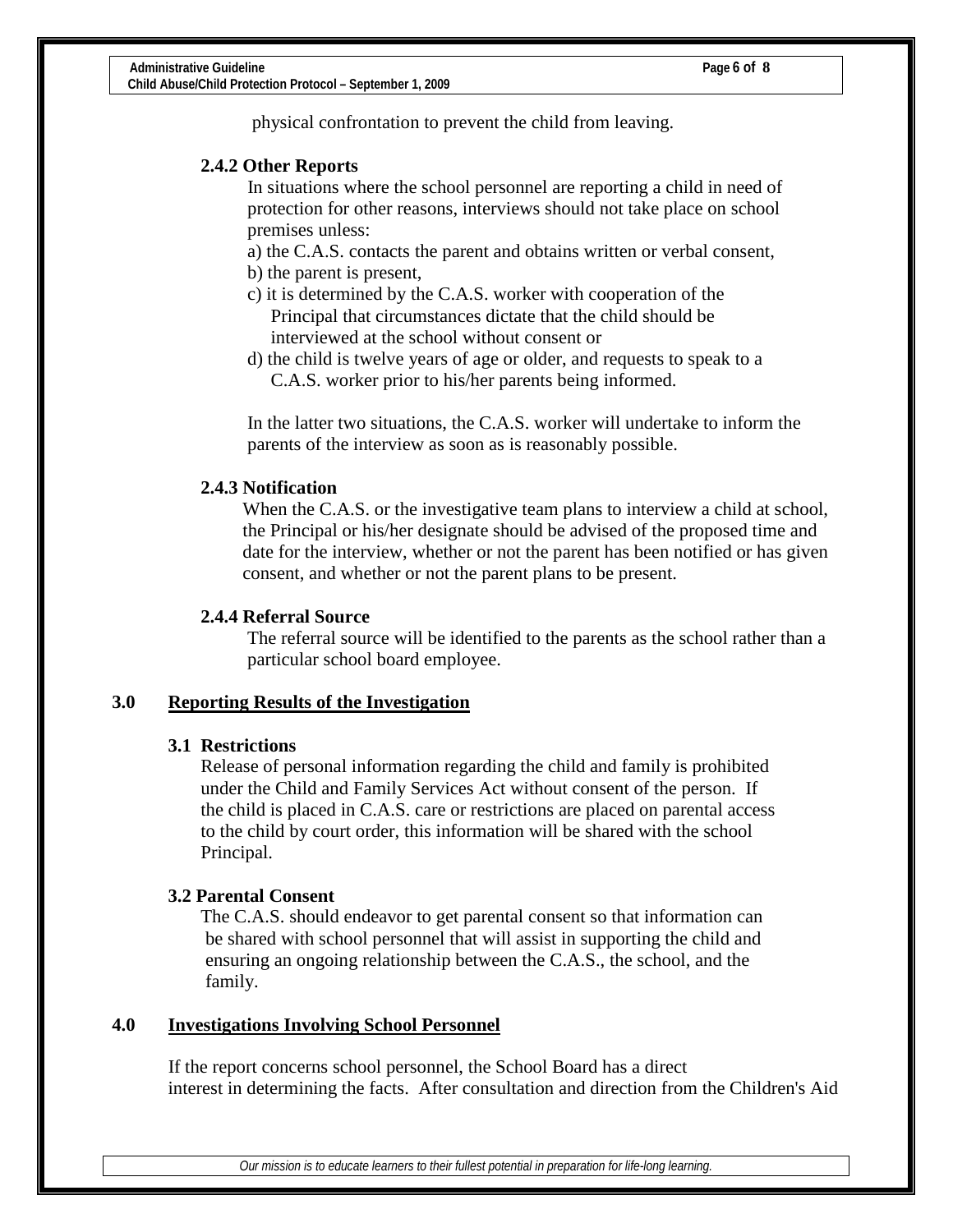Society and/or the police, the School Board will investigate and take appropriate action which will involve discipline up to and including discharge if the School Board is satisfied that an employee has engaged in misconduct.

### **4.1 Notification**

When a report is being made regarding school personnel the C.A.S. (or investigative team) will notify the school Principal and/or the Superintendent of the allegation, that an institutional investigation is proceeding, the plan for the investigation, and, at its conclusion, of the outcome. The C.A.S. will also keep any affected parents or guardians informed, and may do so in conjunction with the school Principal or the school Superintendent. The school principal will, in every case, inform the school Superintendent of the allegation and will keep the Superintendent informed throughout the process.

### **4.2 Need for Protection**

The Superintendent and/or Director of Education has the responsibility of determining whether or not the staff member will continue to perform his or her duties during the investigation.

The C.A.S. has the responsibility of determining whether or not the child(ren) is in fact in need of protection from reported school personnel. Should the C.A.S. determine that the child(ren) is in need of protection from the reported school personnel, the C.A.S. will report that finding to the Principal and the Superintendent, who will take appropriate action to protect that child, and any other child, from future abuse.

### **4.3 Criminal Charges**

If the allegation involves a possible Criminal Code Offence, the police determine whether or not charges will be laid.

**4.4** Once the requirements of the legislation have been satisfied and appropriate action is taken to protect the child(ren), the School Board will investigate the allegation and take appropriate action which will involve discipline up to and including discharge if the School Board is satisfied that the employee has engaged in misconduct. It may include the Ontario College of Teachers' involvement for disciplinary purposes.